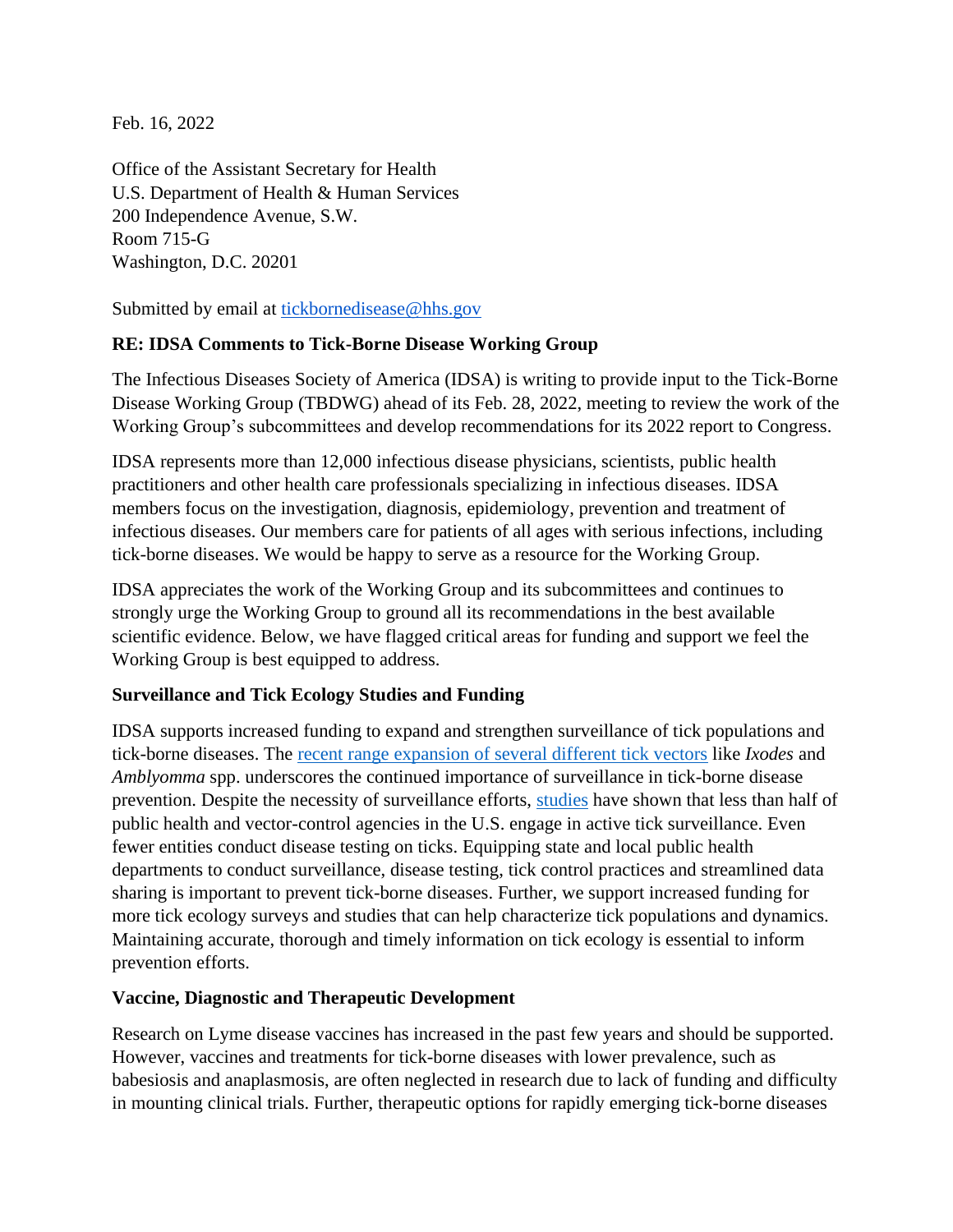like Powassan are virtually nonexistent. Funding should be directed to partnerships with industry in addition to vaccine and therapeutic development for these tick-borne diseases, including specific research areas like developing treatment alternatives to doxycycline for intolerant patients infected with *Ehrlichia* spp. Incentives that have proven useful in other disease areas with small patient populations and limited profitability should be explored for neglected tickborne diseases — such as extended exclusivity, novel regulatory pathways, tax credits and research grants. Additionally, we support funding for the development of educational materials on licensed vaccines to boost vaccine confidence and uptake.

Improvements in diagnostic approaches for tick-borne diseases are also needed, especially direct assays for Lyme disease that accurately detect the presence of the bacterial organism instead of relying on "indirect" tests. Support should be directed to developing direct diagnostic assays with increased efficacy and accessibility to patients. To further support diagnostic efforts, additional resources should be focused on supporting and expanding existing biorepositories of tick-borne disease samples and developing new repositories. These efforts can increase access to necessary diagnostic samples for the research community and support the development of improved diagnostic assays.

# **Patient Access and Equity**

Recognition of tick-borne diseases in underserved populations including African American/Black, Hispanic, Latinx and others is also critical. While rates of tick-borne diseases are often lower in these groups, it has been noted that diseases like Lyme are often detected at later stages in these populations, making these patient groups more prone to complications and delayed treatment. Many doctors are not trained to identify dermatologic symptoms of tick-borne disease, such as the characteristic rash of Lyme disease, on darker skin. Support should be directed to initiatives that educate health care providers on comprehensive diagnosis of tickborne diseases in a diverse variety of patient groups. Additionally, support should be directed to increasing access to evidence-based health care for patients with tick-borne diseases, especially those in rural settings and underserved communities. Patients in rural areas often have the highest risk of contracting tick-borne diseases based on environmental exposure but limited access to infectious diseases physicians.

[Many health departments](https://journals.plos.org/plosone/article?id=10.1371/journal.pone.0204609) also lack the resources to effectively share tick-related information with the public. Funding should be dedicated to communication and dissemination of evidencebased information to patients and the public, especially in regions with higher incidence rates of tick-borne diseases. Funding should also be directed to health departments to develop effective intervention strategies to mitigate the risk of tick bites in these regions.

## **Evidence-Based Care**

IDSA urges that any educational materials and curricula for clinicians-in-training and continuing medical education must be based on well-designed experimental and clinical studies on Lyme disease and other tick-borne diseases reported in peer-reviewed journals. Reliance on the best available scientific data is essential to ensure optimal patient care and outcomes. IDSA continues to advocate for the inclusion of the best available scientific evidence in the Working Group's